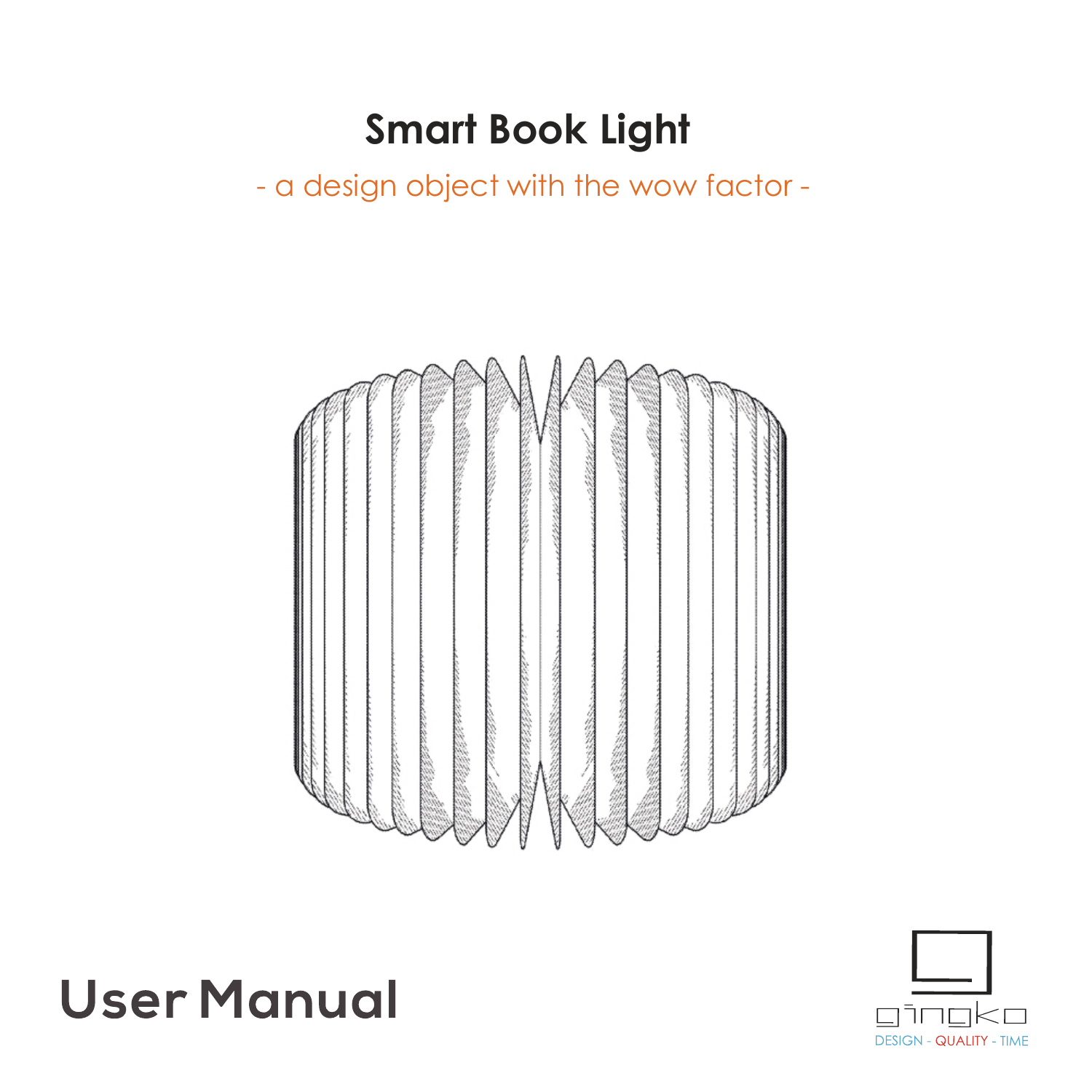## **Smart Book Light**

- a design object with the wow factor -

Thank you for your purchase of the Gingko linen fabric Smart Book Light. Please follow the instruction manual carefully to achieve the best product performance of this design. If you have any queries, please do feel free to get in touch us at

### **support@ging-ko.co.uk**

We hope you enjoy it.



Please keep this user manual for future reference.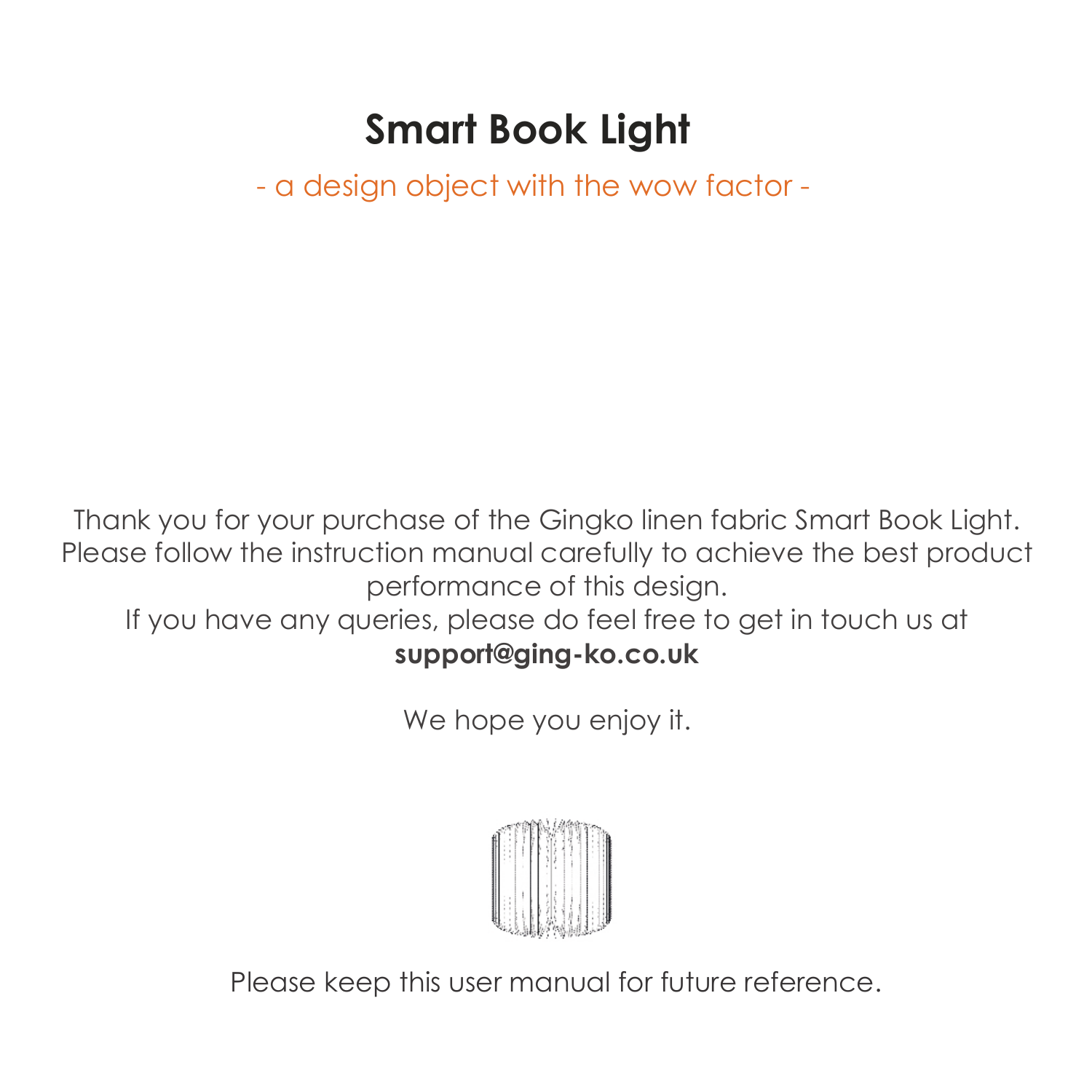

You should find the below items in the packing list

- 1. A fabric mini or large smart book light (depending on your purchase)
- 2. An instructional manual
- 3. A USB charging cable



**What this Product is Made of ?**

We care the environment as much as you do and supplying something which is sustainably designed and made is also the main product philosophy to our business.

The Fabric Smart Book Light is made of sustainable linen fabric material with waterresistance tyvek paper. Some of the fabric we used on this product could also be recycled material.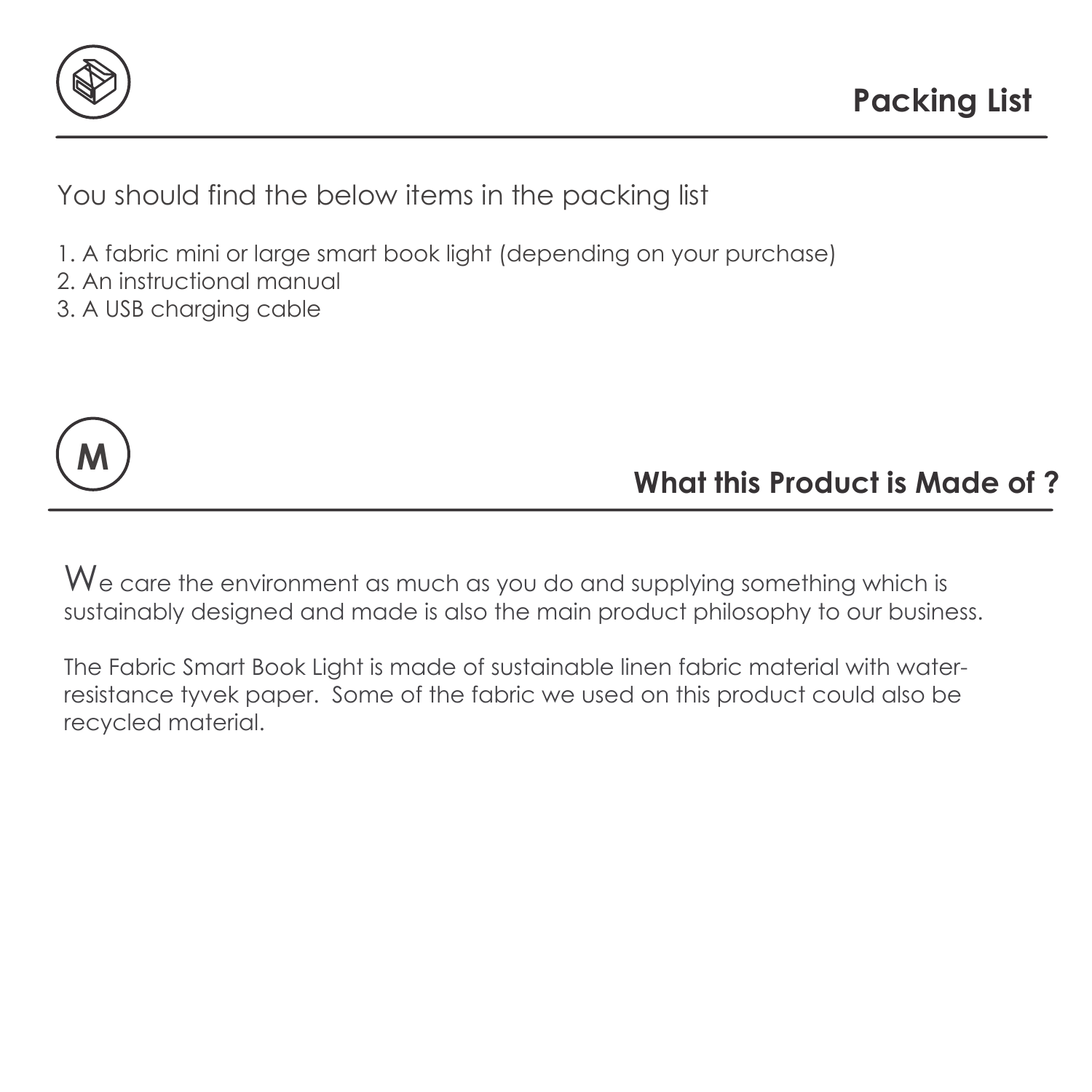

The product is generally arrived with 70% charge, but for the first time use, please still charge it up by following the below instructions:

1. Take the micro USB charging cable out from the box

2. Connect the USB charging cable to any USB plug adapter **in 5V output** such as our smartphone charger or a USB port on the computer etc.

3. Connect it to the charging port on the product gently.

**ATTENTION: Please make sure the micro USB is facing the right direction before connecting it to the product. Do not force to push the micro-USB into the charging port on product when it's placed at the wrong direction as this would seriously damage the charging port on the product.**



Micro-USB

The top side of the Micro-USB is generally wider than the bottom side. Please make sure it's facing the right direction when connecting to charging port on the product.



When charging, the indicating light next to the charging port will be in red;

After fully charaed, the indication light turn into green.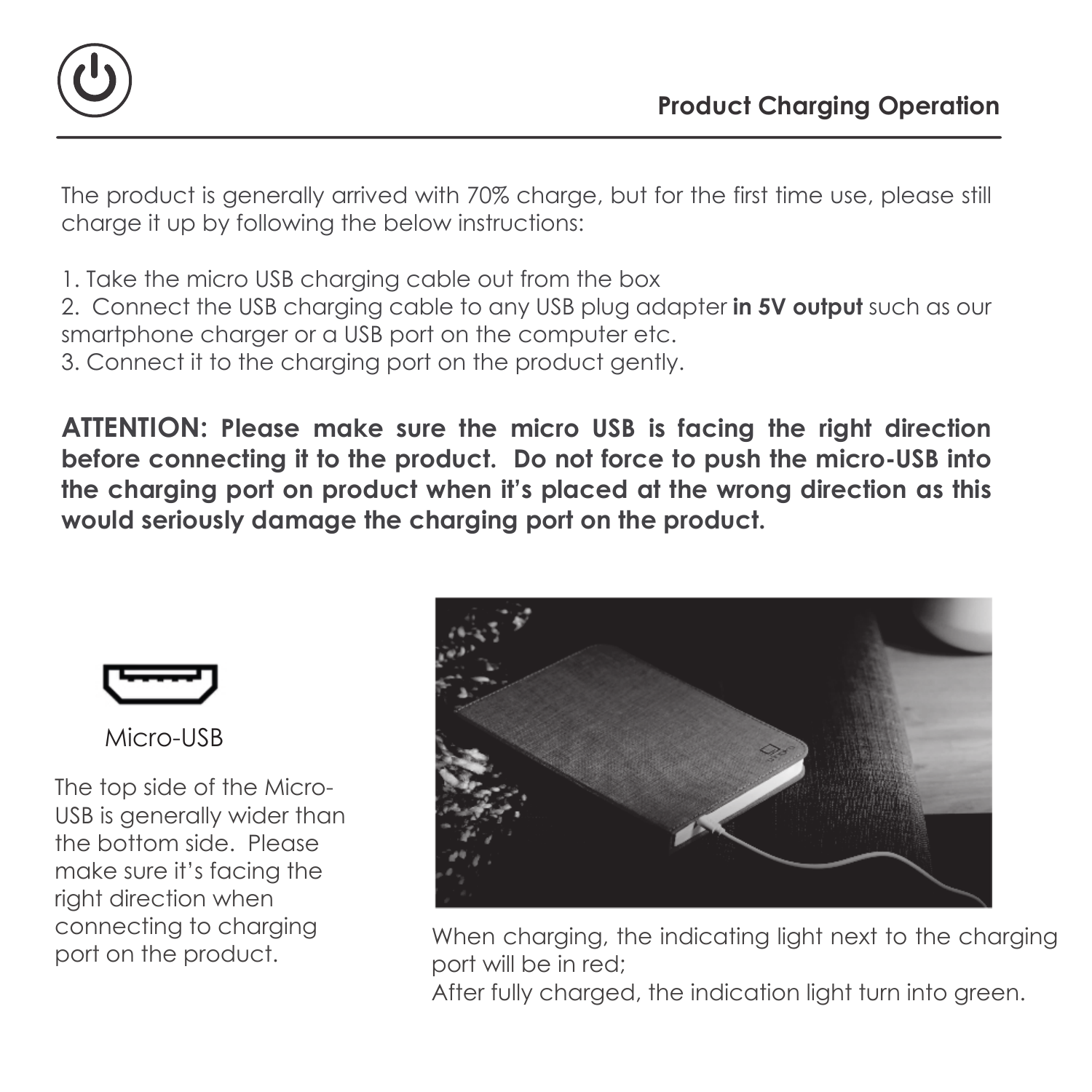

Inspired by the shape of a book, there are many forms you can use this product.

1. Hold both sides of the fabric covers and gently open it like you would open a book, hen the light will instantly light up with warm light.

2. You can it up to 180 degrees or even 360 degrees as both covers are magnetic 3. When the battery life is low, the light will start dim down and you just need to recharge it again. The battery life is normally within 6-8 hours, depending on how often you would use it.



### **Warranty & Product Care**

#### **Warranty**

This product is covered under one year manufacturer warranty starting from the date of purchase. Within the warranty period, any repair service or components replacement will be provided for free.

Warranty does not apply to the following circumstances:

- 1. Product failure due to improper use, misuse, drops, abuse, alteration, faulty installation, power line surge or modification
- 2. Product failure due to acts of nature such as natural disaster, fire, flood, or casualty.

#### **Product Care**

- 1. The product is made of fabric material. Please keep it away from any fire point.
- 2. Any drop of this product could cause damage to the device.
- 3. This product is not water proof, so please do not use it under the water.